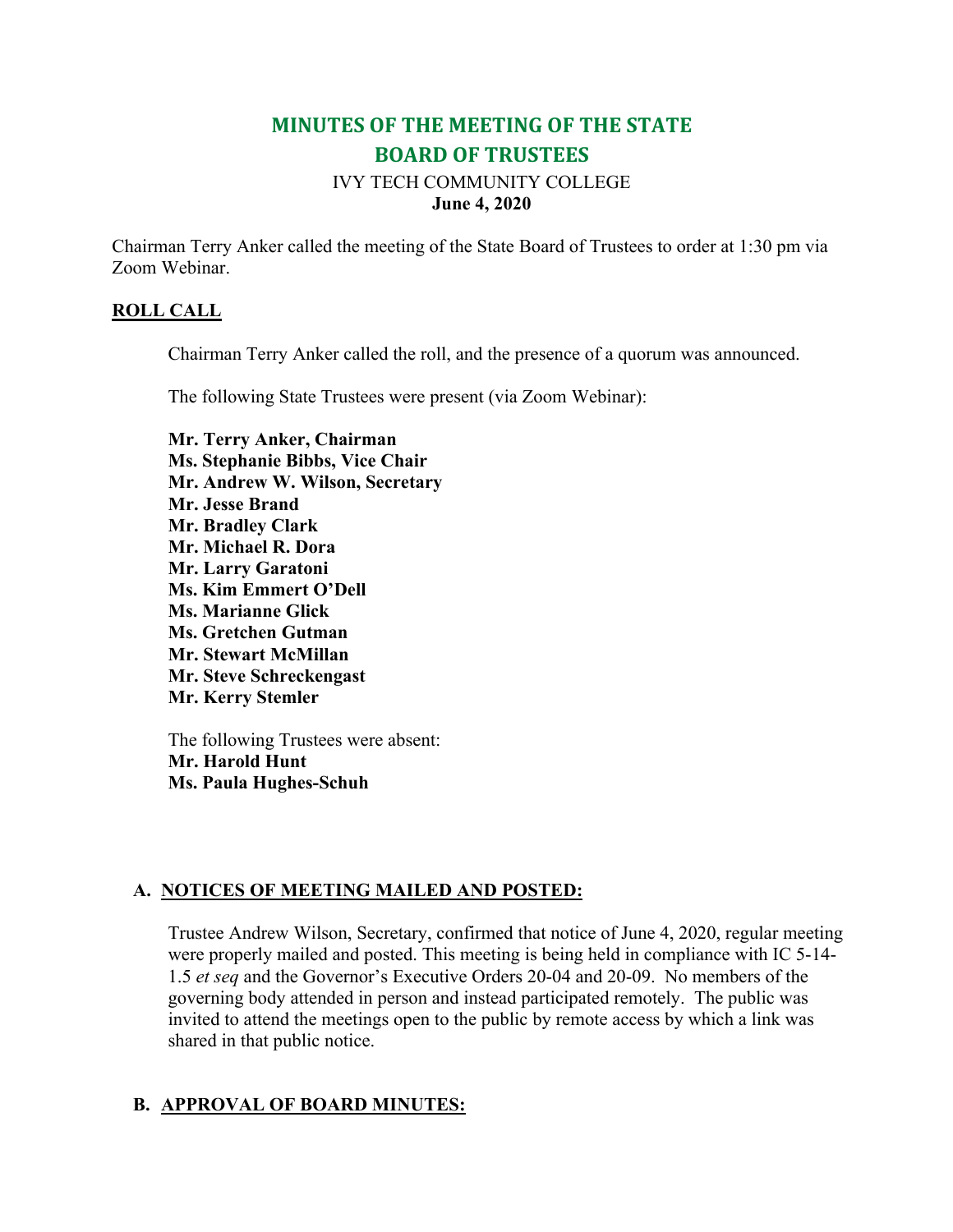Trustee Glick moved for approval of the minutes of the April 2, 2020 board meeting. Trustee Bibbs seconded the motion, and the motion carried unanimously.

#### **Secretary Andrew Wilson called roll**

| Terry Anker, Chair          | "Aye"       |
|-----------------------------|-------------|
| Stephanie Bibbs, Vice Chair | "Aye"       |
| Andrew Wilson, Secretary    | "Aye"       |
| Jesse Brand                 | "Aye"       |
| <b>Bradley Clark</b>        | "Aye"       |
| Michael Dora                | "Aye"       |
| Kim Emmert O'Dell           | "Aye"       |
| Larry Garatoni              | "Aye"       |
| Marianne Glick              | "Aye"       |
| Gretchen Gutman             | "Aye"       |
| Paula Hughes-Schuh          | not present |
| Harold Hunt                 | not present |
| <b>Stewart McMillan</b>     | "Aye"       |
| Steve Schreckengast         | "Aye"       |
| Kerry Stemler               | "Aye"       |
|                             |             |

### **C. COMMITTEE REPORTS:**

- **Item 1** Chairman Anker called upon Trustee Michael Dora for a report from the **Academics & Student Experience Committee**. Trustee Dora reported there were no action items for approval. The Committee received an update from Kara Monroe, Provost, on the difference between Virtual and Online classes. Russ Baker, Vice President for Academic Affairs, provided a Transfer as a Junior enrollment/completion update. Carey Treager, Assistant Vice President for Student Advocacy & College Title IX Coordinator, gave a Title IX update.
- **Item 2** Chairman Anker called upon Trustee Brand for a report from the **Audit Committee.** Trustee Brand reported there were no action items for approval. Trustee Brand reported the committee discussed many items. A representative from the State Board of Accounts discussed the financial and federal compliance audits. Discussions around the reports regarding the confidential hotline, pending litigation, and cybersecurity. The committee reviewed and approved the Audit Committee Charter, the Internal Audit Department Charter, the Internal Audit Mission Statement, the Trustees Code of Conduct Policy, Trustees Conflict of Interest Policy, and the procedures for the confidential hotline submissions by employees. They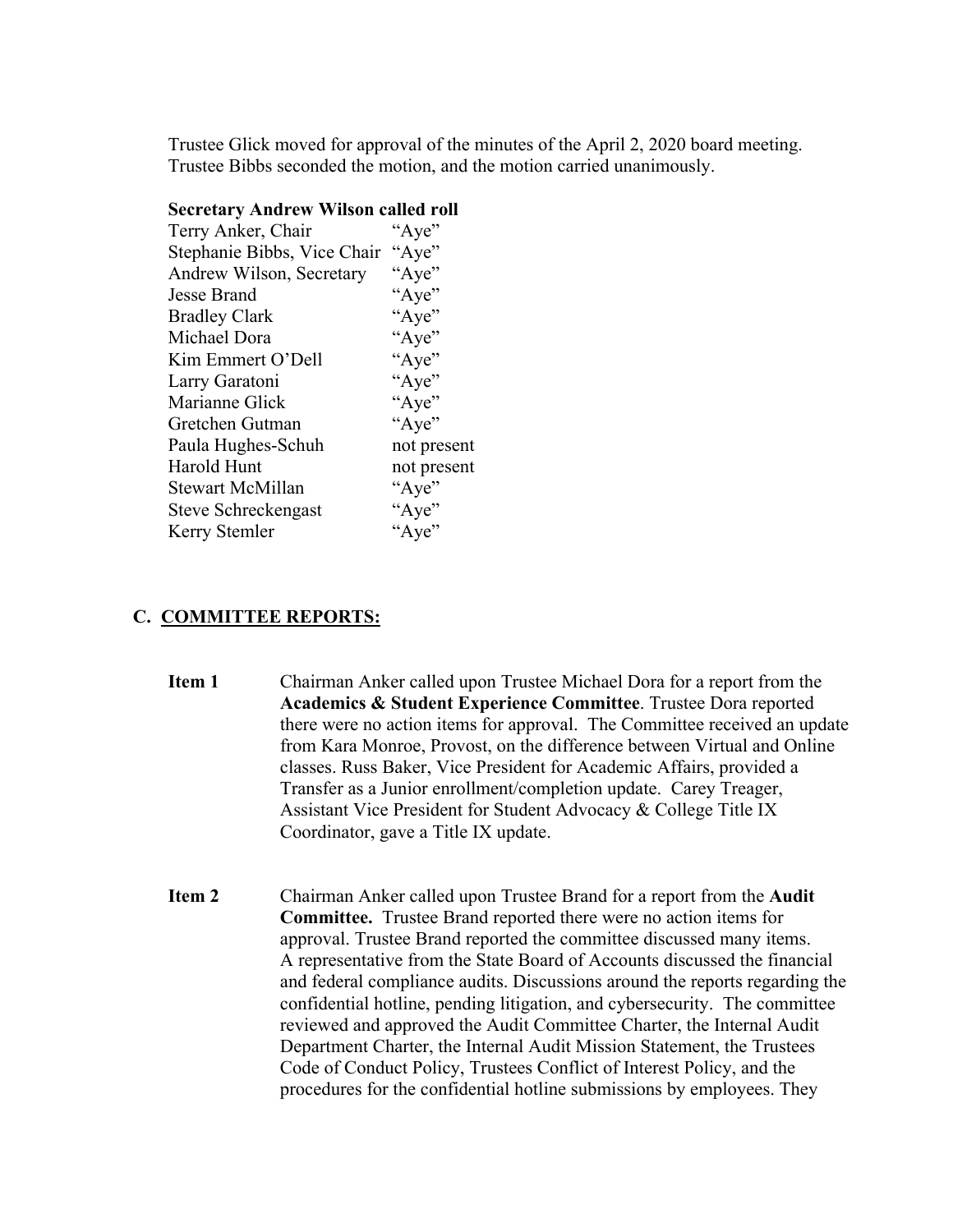also reviewed and approved the estimated Internal Audit Department budget for the fiscal year 2020-21, the audit schedule for 2019-20, 2020-21, and the three-year audit plan. They also reviewed internal audit reports that had been issued since their last meeting.

**Item 3** Chairman Anker called upon Trustee Jesse Brand for a report from the **Budget & Finance committee**. Trustee Brand reported there were six action items for approval. The Trustees received an extensive report from CFO Matt Hawkins regarding revenue and expenses and the Cares Act distribution.

Trustee Brand moved for approval of

**Resolution 2020-10,** New Agreement for the College's Statewide Digital Advertising with Statwax

Trustee Garatoni seconded the motion

| Secretary Andrew Wilson called roll |             |
|-------------------------------------|-------------|
| Terry Anker, Chair                  | "Aye"       |
| Stephanie Bibbs, Vice Chair         | "Aye"       |
| Andrew Wilson, Secretary            | "Aye"       |
| Jesse Brand                         | "Aye"       |
| <b>Bradley Clark</b>                | "Aye"       |
| Michael Dora                        | "Aye"       |
| Kim Emmert O'Dell                   | "Aye"       |
| Larry Garatoni                      | "Aye"       |
| Marianne Glick                      | "Aye"       |
| Gretchen Gutman                     | "Aye"       |
| Paula Hughes-Schuh                  | not present |
| Harold Hunt                         | not present |
| <b>Stewart McMillan</b>             | "Aye"       |
| Steve Schreckengast                 | "Aye"       |
| Kerry Stemler                       | "Aye"       |

The motion carried unanimously.

Trustee Brand moved for approval of

**Resolution 2020-11,** Approval of the Call Fulfillment Services Contract with the Jackson Group

Trustee Garatoni seconded the motion

*Secretary Andrew Wilson called roll* Terry Anker, Chair "Aye" Stephanie Bibbs, Vice Chair "Aye"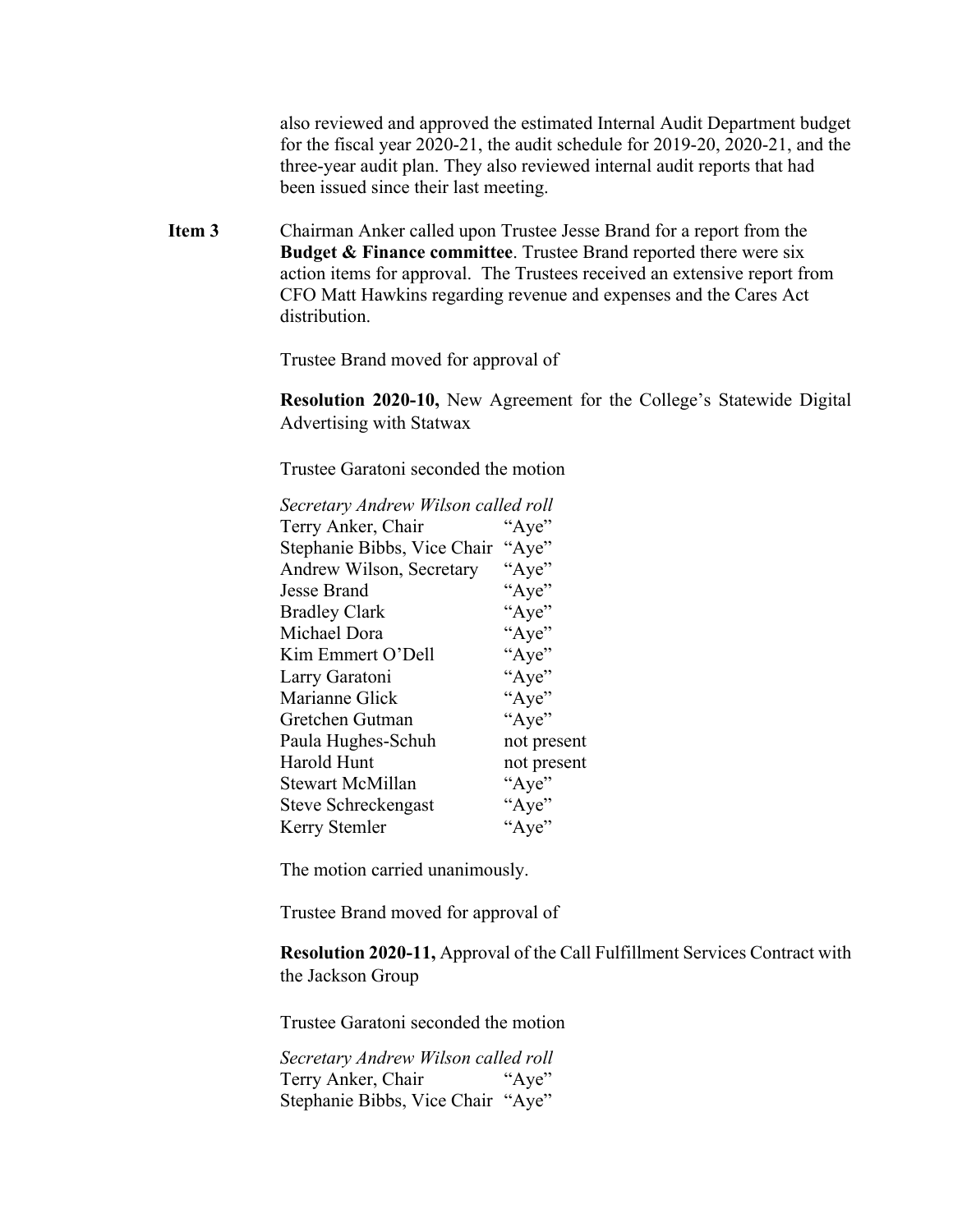| Andrew Wilson, Secretary | "Aye"       |
|--------------------------|-------------|
| Jesse Brand              | "Aye"       |
| <b>Bradley Clark</b>     | "Aye"       |
| Michael Dora             | "Aye"       |
| Kim Emmert O'Dell        | "Aye"       |
| Larry Garatoni           | "Aye"       |
| Marianne Glick           | "Aye"       |
| Gretchen Gutman          | "Aye"       |
| Paula Hughes-Schuh       | not present |
| Harold Hunt              | not present |
| Stewart McMillan         | "Aye"       |
| Steve Schreckengast      | "Aye"       |
| Kerry Stemler            | "Aye"       |
|                          |             |

Trustee Brand moved for approval of

**Resolution 2020-12,** Approval of Contract for Student Help/Success Center Call Center Support Services

Trustee Glick seconded the motion

| Secretary Andrew Wilson called roll  |
|--------------------------------------|
| "Aye"                                |
| Stephanie Bibbs, Vice Chair<br>"Aye" |
| "Aye"                                |
| "Aye"                                |
| "Aye"                                |
| "Aye"                                |
| "Aye"                                |
| "Aye"                                |
| "Aye"                                |
| "Aye"                                |
| not present                          |
| not present                          |
| "Aye"                                |
| "Aye"                                |
| "Aye"                                |
|                                      |

The motion carried unanimously.

Trustee Brand moved for approval of

**Resolution 2020-13,** Approval of a One-Year Agreement with Oracle America, Inc. to Provide the College with the Database Required for Banner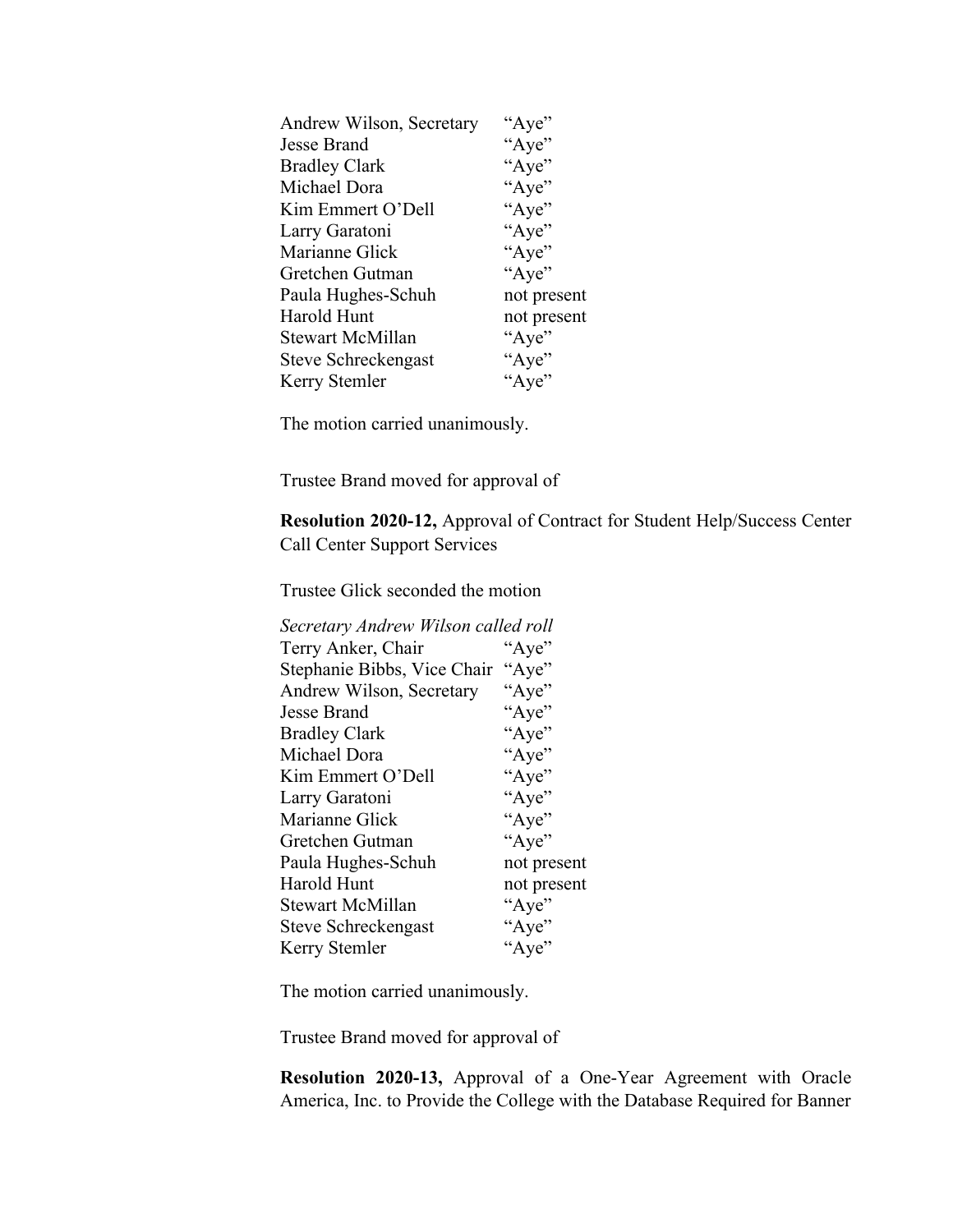Trustee Gutman seconded the motion

| Secretary Andrew Wilson called roll |             |
|-------------------------------------|-------------|
| Terry Anker, Chair                  | "Aye"       |
| Stephanie Bibbs, Vice Chair         | "Aye"       |
| Andrew Wilson, Secretary            | "Aye"       |
| Jesse Brand                         | "Aye"       |
| <b>Bradley Clark</b>                | "Aye"       |
| Michael Dora                        | "Aye"       |
| Kim Emmert O'Dell                   | "Aye"       |
| Larry Garatoni                      | "Aye"       |
| Marianne Glick                      | "Aye"       |
| Gretchen Gutman                     | "Aye"       |
| Paula Hughes-Schuh                  | not present |
| Harold Hunt                         | not present |
| Stewart McMillan                    | "Aye"       |
| Steve Schreckengast                 | "Aye"       |
| Kerry Stemler                       | "Aye"       |
| The motion carried unanimously.     |             |

Trustee Brand moved for approval of

**Resolution 2020-14,** Resolutions of the State Board of Trustees of the Trustees of Ivy Tech Community College of Indiana Authorizing the Issuance and Sale of One or More Series of Ivy Tech Community College Student Fee Bonds, Series W

Trustee Garatoni seconded the motion

| Secretary Andrew Wilson called roll  |
|--------------------------------------|
| "Aye"                                |
| Stephanie Bibbs, Vice Chair<br>"Aye" |
| "Aye"                                |
| "Aye"                                |
| "Aye"                                |
| "Aye"                                |
| "Aye"                                |
| "Aye"                                |
| "Aye"                                |
| "Aye"                                |
| not present                          |
| not present                          |
| "Aye"                                |
| "Aye"                                |
| "Aye"                                |
|                                      |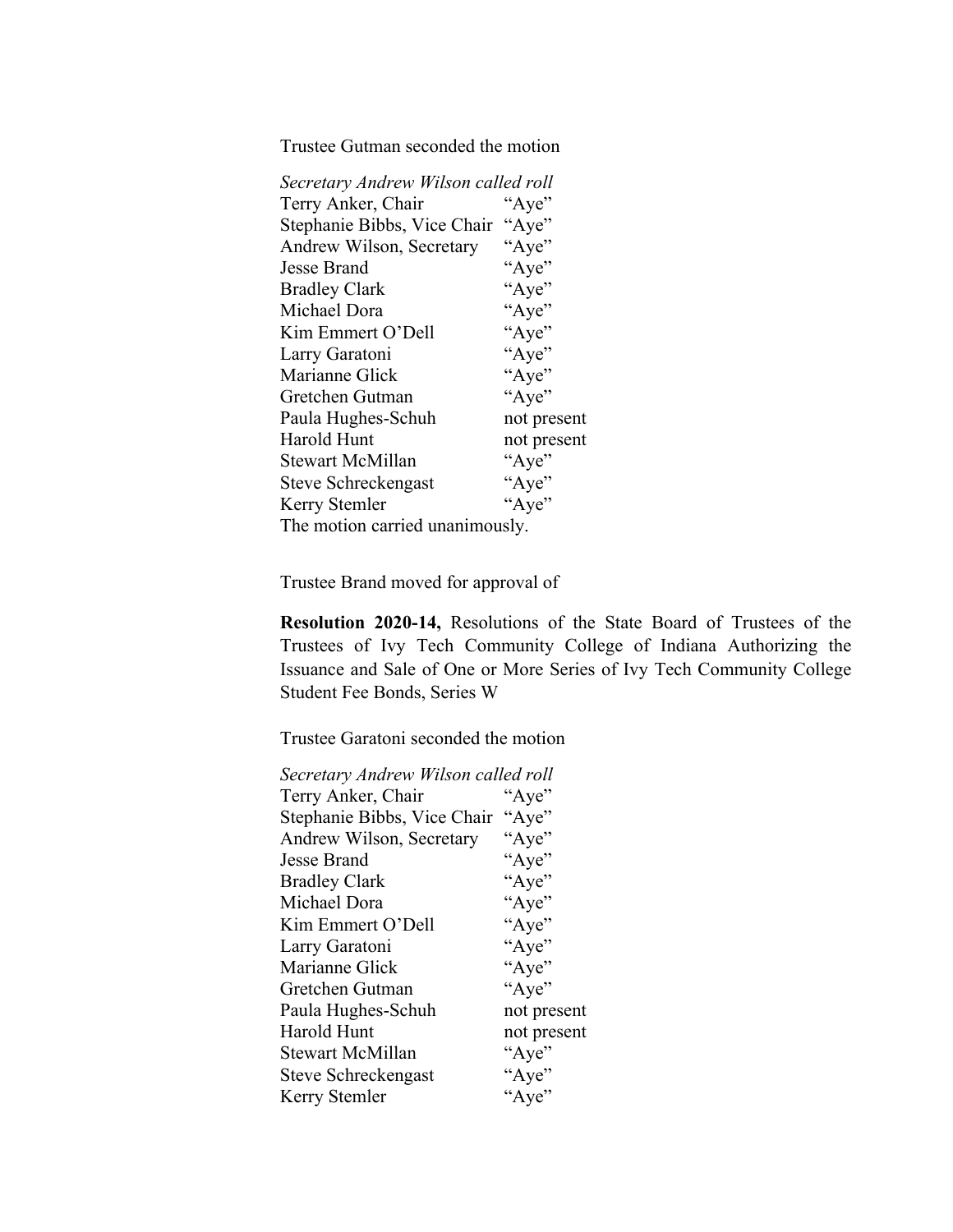Trustee Brand moved for approval of

**Resolution 2020-15,** Approval of the College 2020-2021 Fiscal Year Operating Budget

Trustee Garatoni seconded the motion

| Secretary Andrew Wilson called roll  |
|--------------------------------------|
| "Aye"                                |
| Stephanie Bibbs, Vice Chair<br>"Aye" |
| "Aye"                                |
| "Aye"                                |
| "Aye"                                |
| "Aye"                                |
| "Aye"                                |
| "Aye"                                |
| "Aye"                                |
| "Aye"                                |
| not present                          |
| not present                          |
| "Aye"                                |
| "Aye"                                |
| "Aye"                                |
|                                      |

The motion carried unanimously.

**Item 4** Chairman Anker called upon Trustee Steve Schreckengast for a report from the **Building and Grounds Committee**. Trustee Schreckengast reported there was one action item for consideration and approval. The committee received an update on the status of XBE contract spend and update on construction at Kokomo Campus.

Trustee Schreckengast moved for approval.

**Resolution 2020-16,** Approval of Lease Agreement for MADE@Plainfield, Indianapolis Campus

Trustee Emmert O'Dell seconded the motion

*Secretary Andrew Wilson called roll* Terry Anker, Chair "Aye" Stephanie Bibbs, Vice Chair "Aye"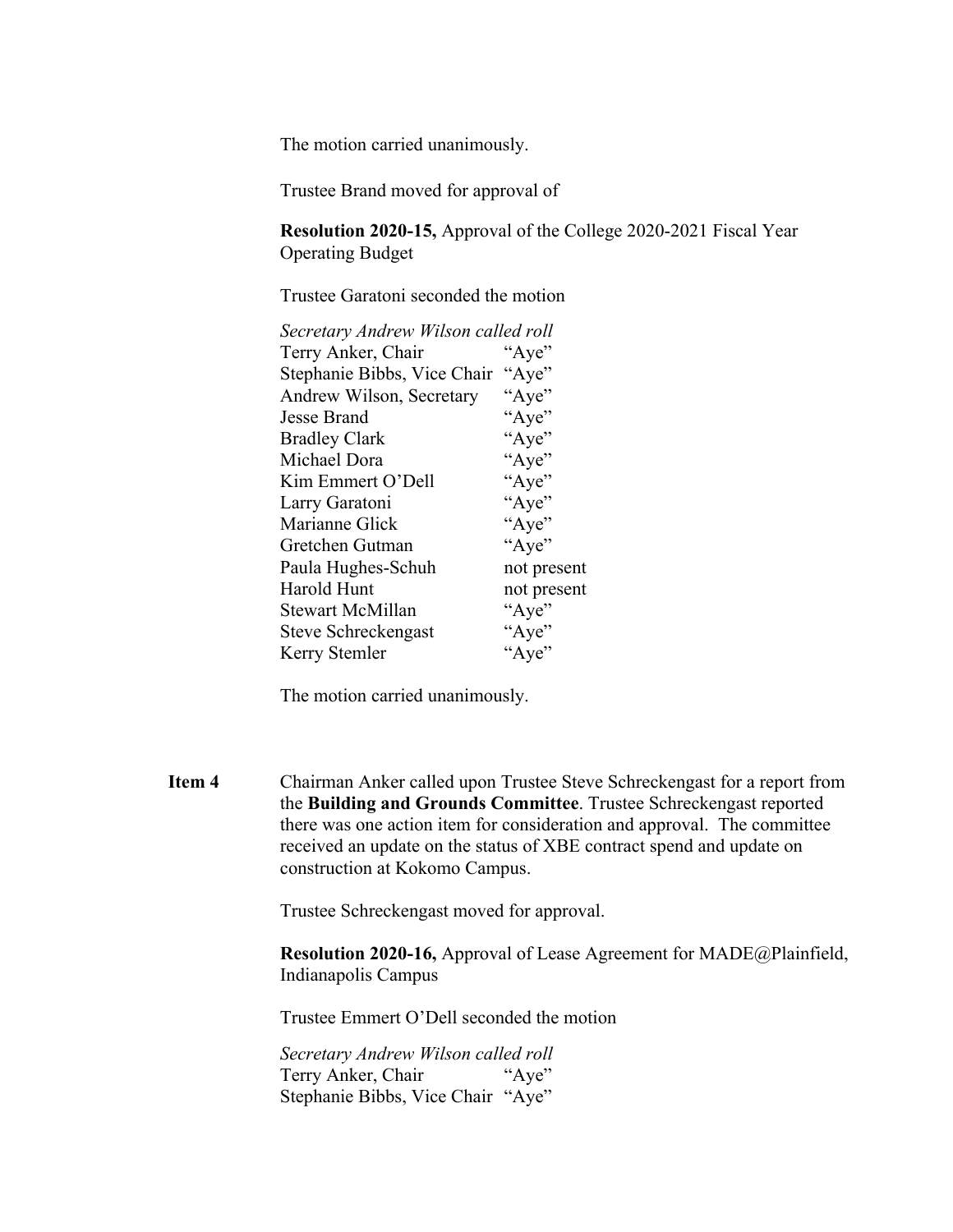| Andrew Wilson, Secretary | "Aye"       |
|--------------------------|-------------|
| Jesse Brand              | "Aye"       |
| <b>Bradley Clark</b>     | "Aye"       |
| Michael Dora             | "Aye"       |
| Kim Emmert O'Dell        | "Aye"       |
| Larry Garatoni           | "Aye"       |
| Marianne Glick           | "Aye"       |
| Gretchen Gutman          | "Aye"       |
| Paula Hughes-Schuh       | not present |
| Harold Hunt              | not present |
| Stewart McMillan         | "Aye"       |
| Steve Schreckengast      | "Aye"       |
| Kerry Stemler            | "Aye"       |

Trustee Schreckengast moved for approval.

**Resolution 2020-17,** Request to Accept Gift of Three (3) Acres of Unimproved Land, Sellersburg Campus

Trustee Glick seconded the motion

| Secretary Andrew Wilson called roll  |
|--------------------------------------|
| "Aye"                                |
| Stephanie Bibbs, Vice Chair<br>"Aye" |
| "Aye"                                |
| "Aye"                                |
| "Aye"                                |
| "Aye"                                |
| "Aye"                                |
| "Aye"                                |
| "Aye"                                |
| "Aye"                                |
| not present                          |
| not present                          |
| "Aye"                                |
| "Aye"                                |
| "Aye"                                |
|                                      |

The motion carried unanimously.

Trustee Schreckengast moved for approval.

**Resolution 2020-18,** Approval of Transfer of the Waldron Arts Center to the City of Bloomington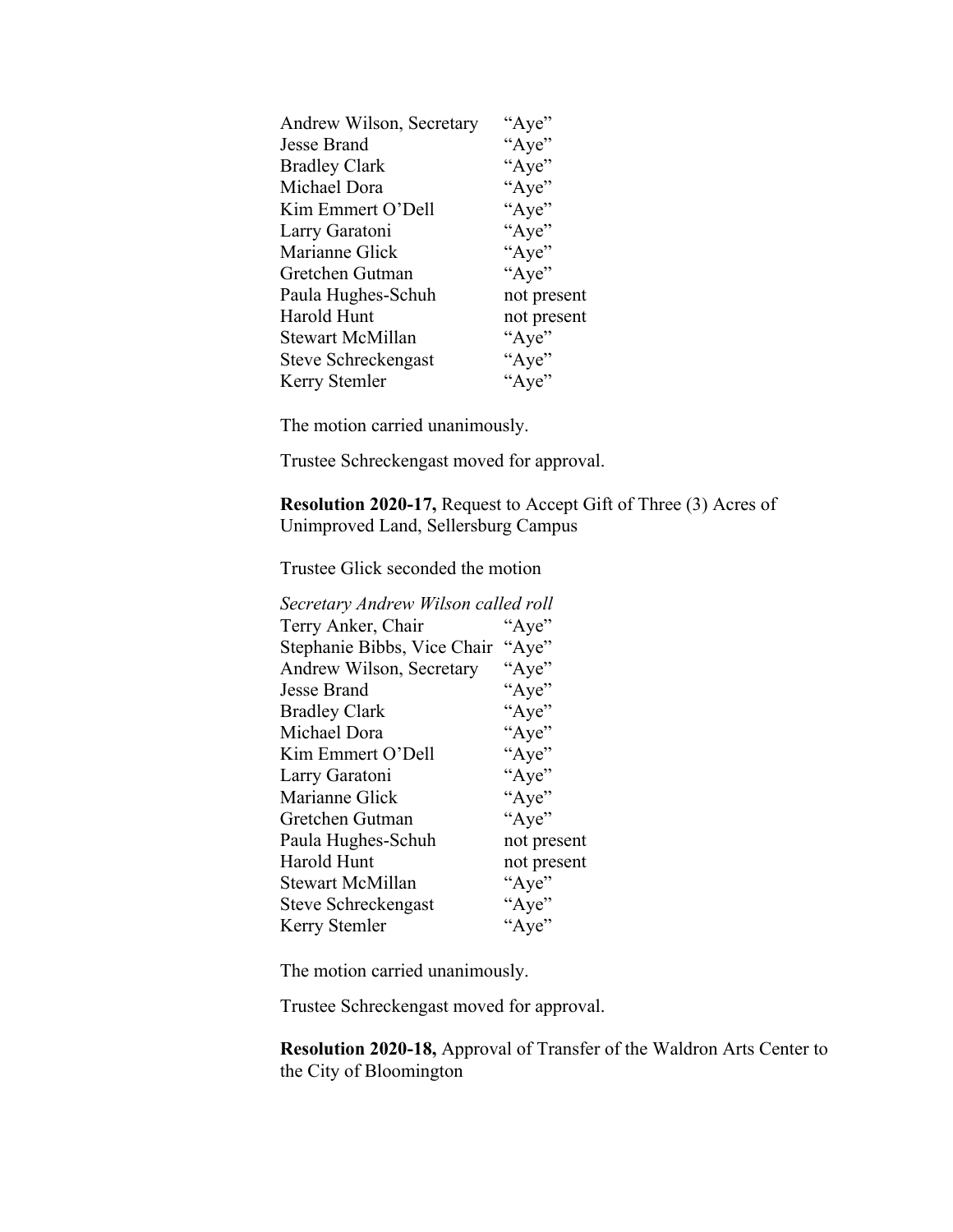Trustee Gutman seconded the motion

| Secretary Andrew Wilson called roll  |
|--------------------------------------|
| "Aye"                                |
| Stephanie Bibbs, Vice Chair<br>"Aye" |
| "Aye"                                |
| "Aye"                                |
| "Aye"                                |
| "Aye"                                |
| "Aye"                                |
| "Aye"                                |
| "Aye"                                |
| "Aye"                                |
| not present                          |
| not present                          |
| "Aye"                                |
| "Aye"                                |
| "Aye"                                |
|                                      |

The motion carried unanimously.

Trustee Schreckengast moved for approval.

**Resolution 2020-19,** Approval of a Contract Amendment for a Guaranteed Maximum Price to the Core Construction Contract, Elkhart Campus

Trustee Garatoni seconded the motion

| Secretary Andrew Wilson called roll |             |
|-------------------------------------|-------------|
| Terry Anker, Chair                  | "Aye"       |
| Stephanie Bibbs, Vice Chair "Aye"   |             |
| Andrew Wilson, Secretary            | "Aye"       |
| Jesse Brand                         | "Aye"       |
| Bradley Clark                       | "Aye"       |
| Michael Dora                        | "Aye"       |
| Kim Emmert O'Dell                   | "Aye"       |
| Larry Garatoni                      | "Aye"       |
| Marianne Glick                      | "Aye"       |
| Gretchen Gutman                     | "Aye"       |
| Paula Hughes-Schuh                  | not present |
| Harold Hunt                         | not present |
| <b>Stewart McMillan</b>             | "Aye"       |
| Steve Schreckengast                 | "Aye"       |
| Kerry Stemler                       | "Aye"       |
|                                     |             |

The motion carried unanimously.

Trustee Schreckengast moved for approval.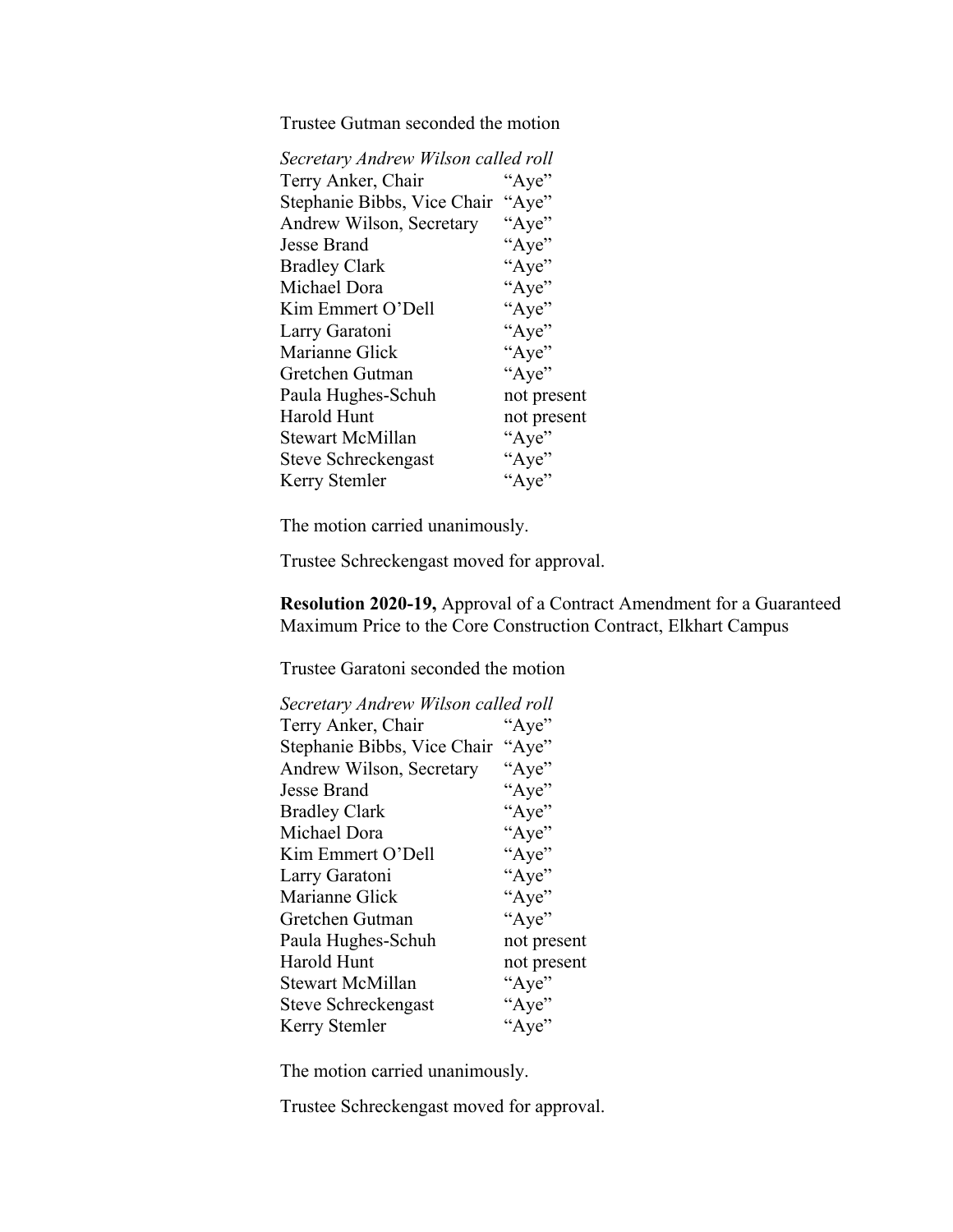**Resolution 2020-20,** Approval of a Contract Amendment for a Guaranteed Maximum Price to the Pepper Construction Contract, Indianapolis Campus

Trustee Brand seconded the motion

| Secretary Andrew Wilson called roll |             |
|-------------------------------------|-------------|
| Terry Anker, Chair                  | "Aye"       |
| Stephanie Bibbs, Vice Chair         | "Aye"       |
| Andrew Wilson, Secretary            | "Aye"       |
| Jesse Brand                         | "Aye"       |
| <b>Bradley Clark</b>                | "Aye"       |
| Michael Dora                        | "Aye"       |
| Kim Emmert O'Dell                   | "Aye"       |
| Larry Garatoni                      | "Aye"       |
| Marianne Glick                      | "Aye"       |
| Gretchen Gutman                     | "Aye"       |
| Paula Hughes-Schuh                  | not present |
| Harold Hunt                         | not present |
| Stewart McMillan                    | "Aye"       |
| Steve Schreckengast                 | "Aye"       |
| Kerry Stemler                       | "Aye"       |
|                                     |             |

The motion carried unanimously.

Trustee Schreckengast moved for approval.

**Resolution 2020-21,** Approval of Lease with the Ivy Tech Foundation for the Automotive Technology Center Building Project, Indianapolis Campus

| Trustee Dora seconded the motion    |             |
|-------------------------------------|-------------|
| Secretary Andrew Wilson called roll |             |
| Terry Anker, Chair                  | "Aye"       |
| Stephanie Bibbs, Vice Chair         | "Aye"       |
| Andrew Wilson, Secretary            | "Aye"       |
| Jesse Brand                         | "Aye"       |
| <b>Bradley Clark</b>                | "Aye"       |
| Michael Dora                        | "Aye"       |
| Kim Emmert O'Dell                   | "Aye"       |
| Larry Garatoni                      | "Aye"       |
| Marianne Glick                      | "Aye"       |
| Gretchen Gutman                     | "Aye"       |
| Paula Hughes-Schuh                  | not present |
| Harold Hunt                         | not present |
| <b>Stewart McMillan</b>             | "Aye"       |
| Steve Schreckengast                 | "Aye"       |
|                                     |             |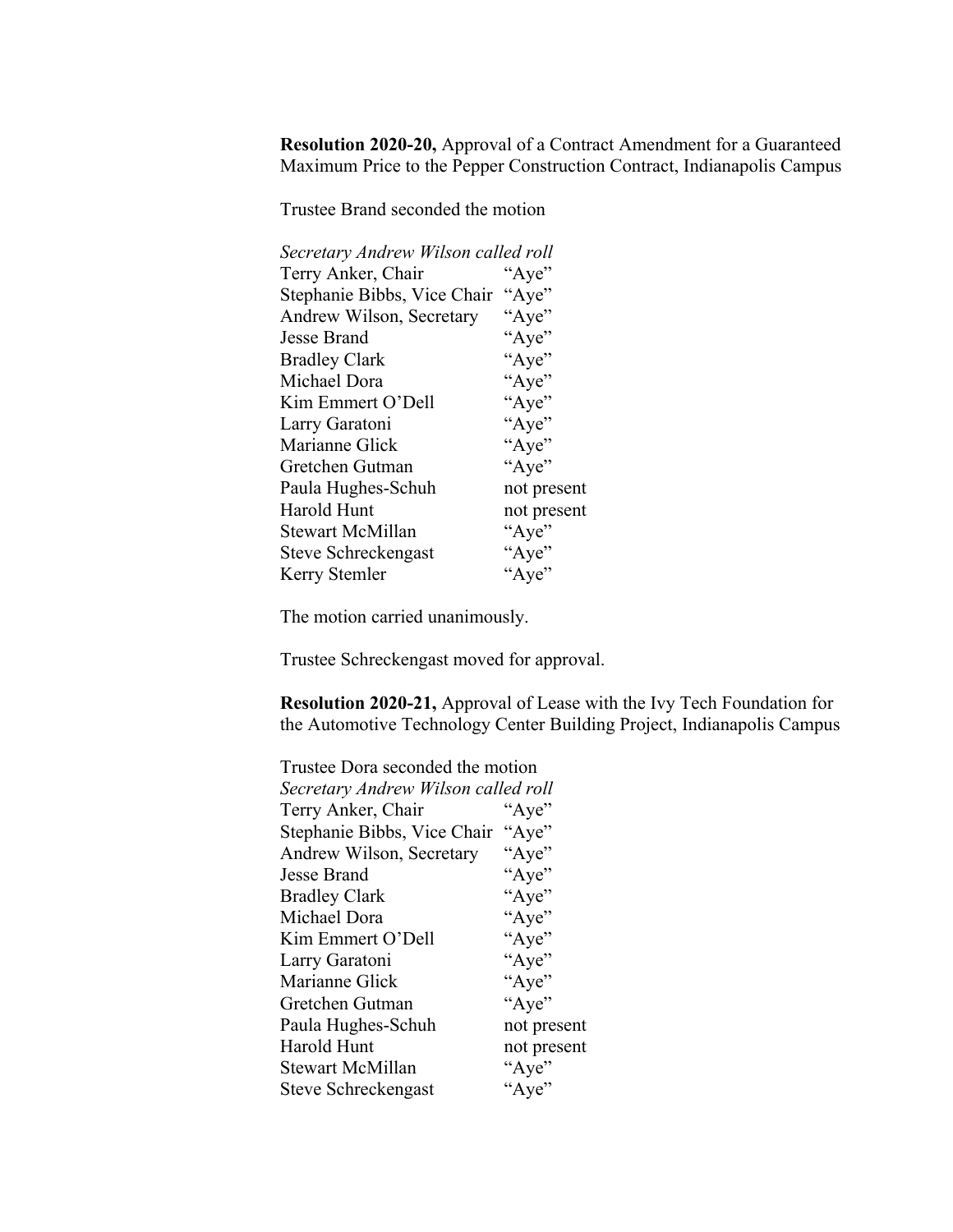Kerry Stemler "Aye"

The motion carried unanimously.

**Item 5** Chairman Anker calls upon Trustee Kerry Stemler for a report from the **Human Resources & Operations Committee**. Trustee Stemler reported Julie Lorton-Rowland Sr. Vice President for Human Resources provided an update on the impact of COVID-19 on Ivy Tech's workforce and steps the College has taken to assist faculty and staff. The College committed to keeping faculty and staff in pay status through May 16, which included an additional week's pay for full-time faculty as the spring term was extended and to our adjunct faculty a stipend for transitioning their face to face course to virtual delivery.

> All employees (and students) were provided free access to LinkedIn Learning courses for professional development opportunities as the College invested in a one-year subscription on their behalf.

A few employees have met the requirements for legislative benefits under the CARES Act or FFCR Act related to emergency paid sick leave or retirement distribution/loan options. Through the College's plan with Anthem, the College chose to cover the member share cost of a telehealth visit for COVID-19, including testing and care visits with no out of pocket costs.

Post-May 16, the College has regrettably needed to lay off 180 part-time staff employees. It was decided to extend the Ivy Tech fee remission benefit to lay off employees through the Fall 2020 semester as a retention strategy and to support those pursuing course work. This would include spouses and dependents.

An employee return to campus survey was distributed to all full- and parttime employees to gauge their effectiveness in working remotely their readiness to return to campus, and concerns they may have with the College's readiness for our return. The survey closes June 5, and results will be available early next week.

**Item 6** Chairman Anker provided an update from the Foundation. John Murphy, Foundation President, reported many highlights that included exceeding the year two statewide campaign target by \$21.5M, Marianne Glick and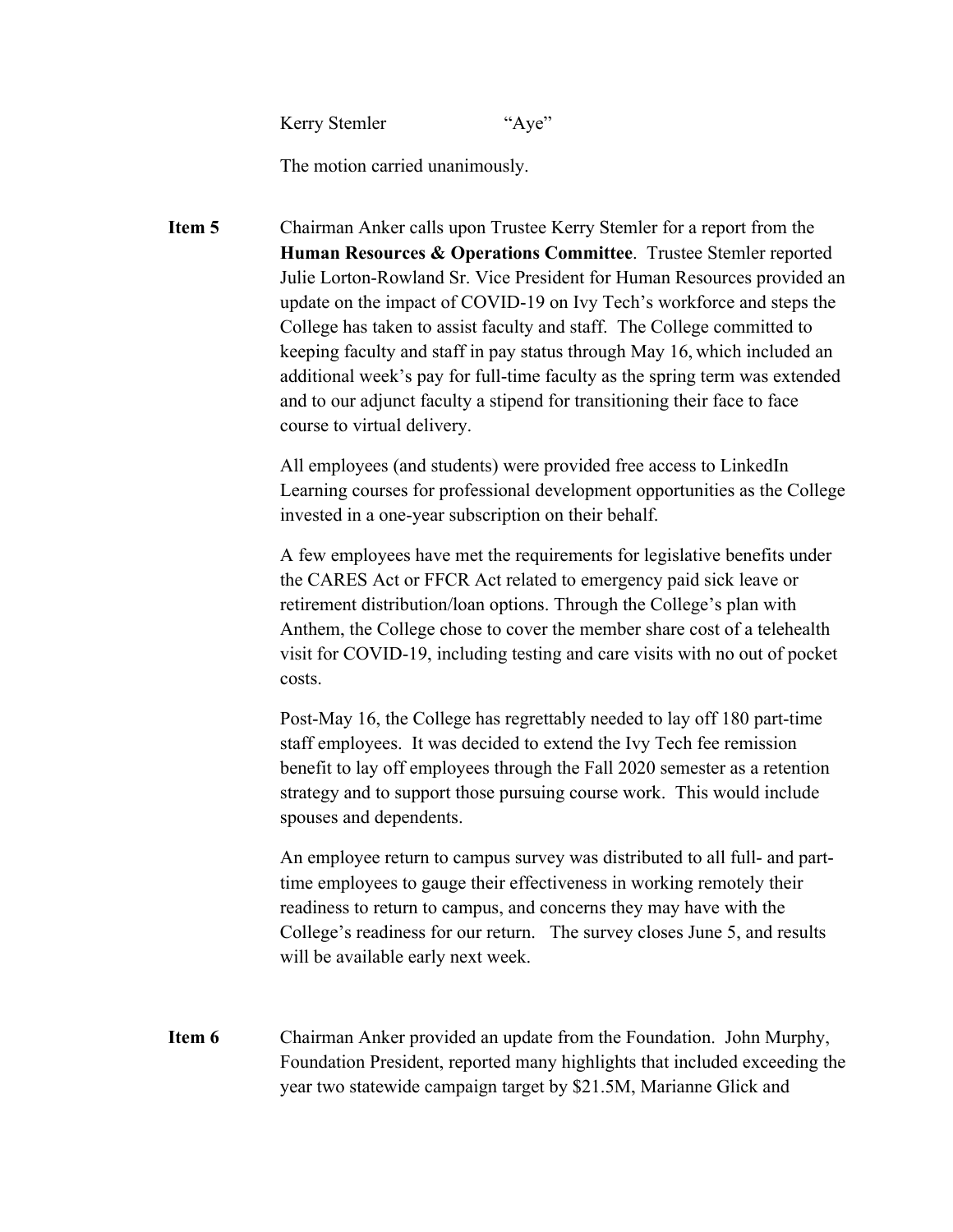Michael Woods \$500k match will result in \$1.2M raised to date – statewide, new market tax credit and Ivy Tech Foundation once again achieving status as #1 fundraiser for Community Colleges. He provided updates on board giving, and grants received.

With over 500,000 Hoosiers filing for unemployment, Ivy Tech strikes fast to give the competitive edge for employment, and Ivy Tech will offer 10,000 students one free training or course to help Hoosiers re-enter the job market. Priorities include around health sciences, advanced manufacturing, IT supply chain, and leading the strategy to approach additional funders/partners.

**A** COVID-19 Relief fund has more than \$1.2M committed statewide. The Foundation future state maintains enhanced balance sheet focus, revitalize core business, expand grant capabilities through technologies and partnerships, increase utilization of technology tools for staff and donor engagement and engage Community College Foundation President's Roundtable. They convened their first meeting on May 20 with Maricopa Community Colleges Foundation, Tulsa Community College Foundation, and Cuyahoga County Community College Foundation.

# **Item 7** Chairman Anker called upon Trustee Wilson for a report from the **Workforce Alignment Committee.** Trustee Wilson reported Caroline Dowd-Higgins, Vice President of Career Coaching and Employer Connections, provided updates as follows:

**Alpha I Campus Cohort -** Executive Directors have been hired at the six Alpha I campuses: Madison, Sellersburg, Indianapolis, Ft. Wayne, Kokomo, and South Bend/Elkhart. Full CCEC team staffing for the Career Coach, Employer Consultant, and Career Experiences Specialist roles on all six campuses are 80% complete. The Indianapolis campus CCEC team is the largest with 21 staff members. With Ben Carter at the helm as Executive Director of CCEC in Indianapolis, he is in the home stretch of hiring the final members of his team. With the increased and strategic reallocation of other positions for the important mission of CCEC, Indianapolis is poised to make an impact with students and employers with the work of their exceptional team. Extensive professional development and subject matter training for all CCEC staff runs through August 2020 for the Alpha I cohort. This is part of our intentional effort to professionalize the career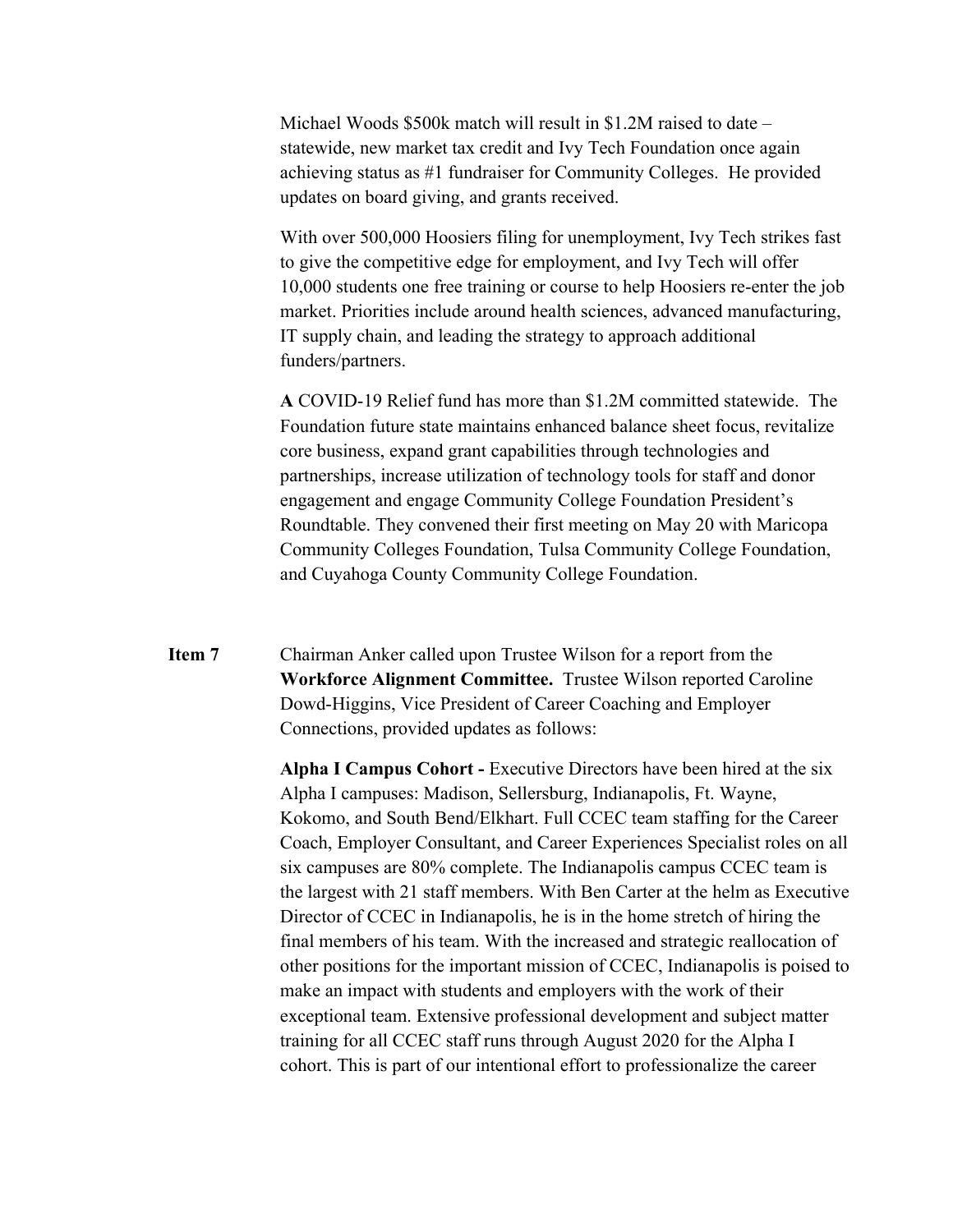development and workforce experience for our students, staff, and employers.

**Many key outcomes -** Great strides have been made in developing exemplary tools for a Resource Tool Kit to serve students, employers, and faculty. A Virtual Internship Guide and strategy to help employers navigate the new virtual normal as a result of COVID-19 has been deployed statewide to help companies innovate in a time of crisis and still pursue work and learn opportunities with Ivy Tech students. The Career Development Portfolio (formerly Career Action Plan) has been redesigned to fit the needs of an associate degree student. This interactive student experience begins with target populations on the Alpha I campuses this August. The methodology has moved from transactional to transformational career coaching to empower the student to be engaged in their unique career development journey and also take ownership of their outcomes. The CCEC work has welcomed four new campuses into the Alpha II cohort: Lawrenceburg, Valparaiso, Richmond, and Evansville as of June 1, 2020. Onboarding and integration into the CCEC construct are underway. The remaining eight campuses will be brought into the fold over the next two years, as week seek funding to support the full statewide implementation.

**Challenges and Triumphs** - The CCEC team is using the *Design Thinking* methodology, which honors the prototype, test, and iterate technique. They are refining and innovating based on test-driving tools, resources, and protocols to determine best practices with a strong fail forward mindset and dedication to learning from what worked, as well as what didn't. They are taking calculated risks to honor the need to be innovative and on the cutting edge of the career development and workforce realm, which has been challenged by the realities of the global pandemic. Job titles and descriptions, as well as operating procedures and processes, have been refined to create better versions using this continuous improvement process. CCEC campuses have reallocated resources to invest in the success of the venture. Indianapolis, in particular, has embraced this with a 21-member team to serve our largest campus population in the state fully. Our high tech, high touch approach has been enhanced through the new normal of the COVID-19 pandemic. The CCEC campuses have embraced the virtual pivot and quickly transitioned to virtual job fairs, virtual etiquette dinners, and virtual employer engagement events to keep our students and employers connected. A recent virtual job fair in Indianapolis had 207 participants and 53 employers seeking talent with multiple interviews and job offers extended. This virtual format is highly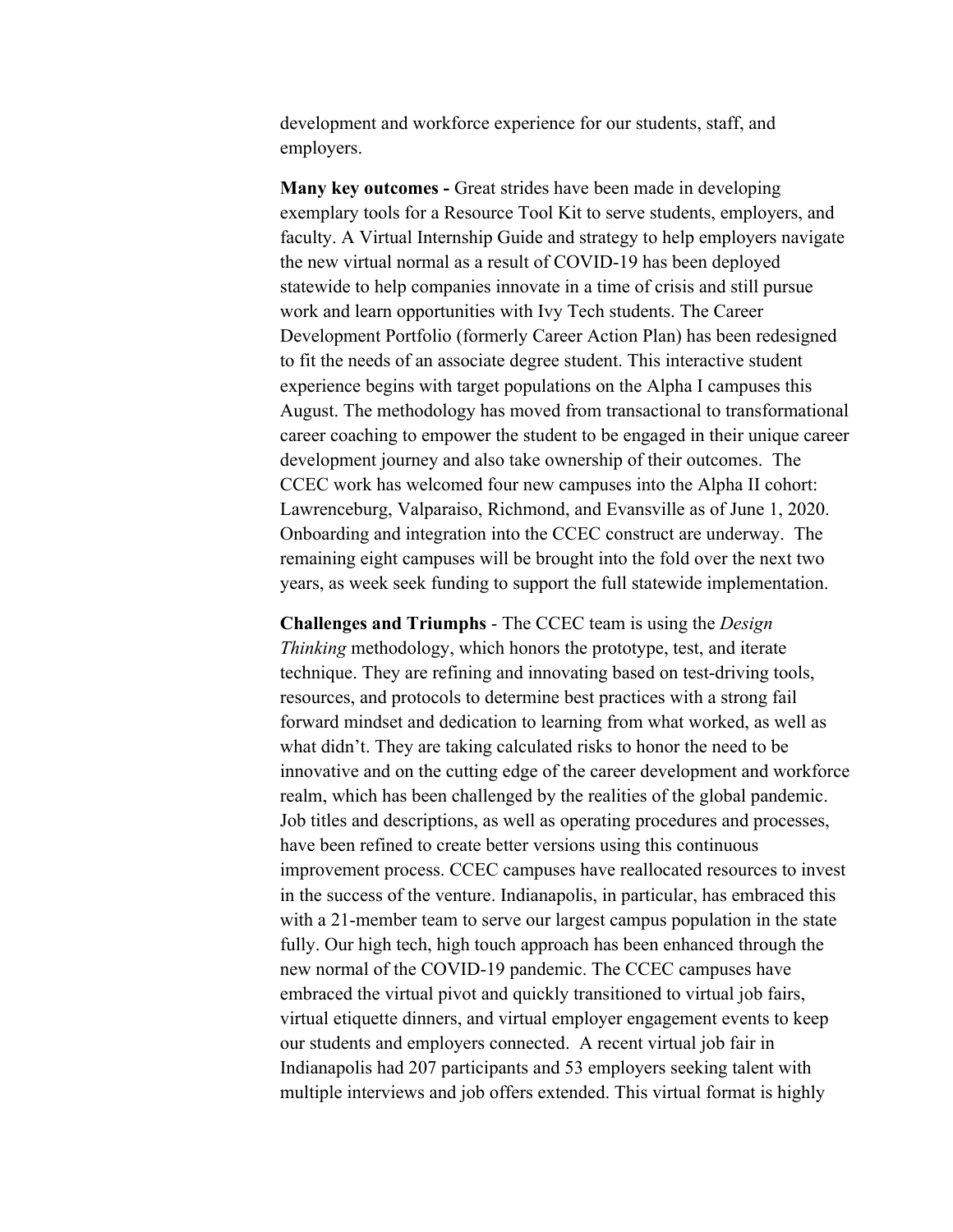desirable by the students and employers and will part of our regular recruitment offerings.

**Critical Needs Moving Forward -** The critical funding needs include support for additional staff salaries (8 campuses remain in the legacy construct and will be transitioned into CCEC in 2021) as well as innovative technology and tools in the career development and workforce arena. Having the most innovative and cutting-edge career development tools for students and employers is essential for career research, self-assessment, Indiana labor market data, and an interactive career and internship opportunity portal. The CCEC team is working with Strada Education Network, the Department of Workforce Development, and the Commission for Higher Education to research and test-drive the best tools for Ivy Tech.

**COVID-19 Pivot -** COVID-19 caused a brief delay in the CCEC team hiring. The silver lining was that this "pivot by necessity" empowered us to flip to a virtual model for career coaching, internships, career fairs, etc. and become resilient in a time of critical need.

COVID-19 also catalyzed action related to the broader adult strategy targeting systems and culture change to better support the adult population and has provided opportunities to integrate with the state's Rapid Recovery initiatives to be announced by the Governor in early June, emphasizing training and education opportunities, career coaching, labor market demand data, and collaborative resource sharing.

Stacy Townsley, Assistant Vice President of Operations & Implementation, provided highlights of **Ivy Tech's Rapid Recovery** strategy and the 10,000 Free Classes Initiative to help fellow Hoosiers get back into the workforce with free training connected to high demand fields and career exploration. Rapid Recovery Reports with robust employment and workforce data and trends and on-ground insights provided by our campus teams. A new Employer Resource Page to help employers get back on their feet with a myriad of resources and connections to free or low-cost training opportunities.

Intentional efforts to work with community-based and faith-based organizations have been held to listen and learn about the needs of fellow Hoosiers and be ready to serve. Examples include groups like Shepherd Communities, Nu Corinthian Baptist Church, Gleaners Food Bank, United Way of Central Indiana, and others.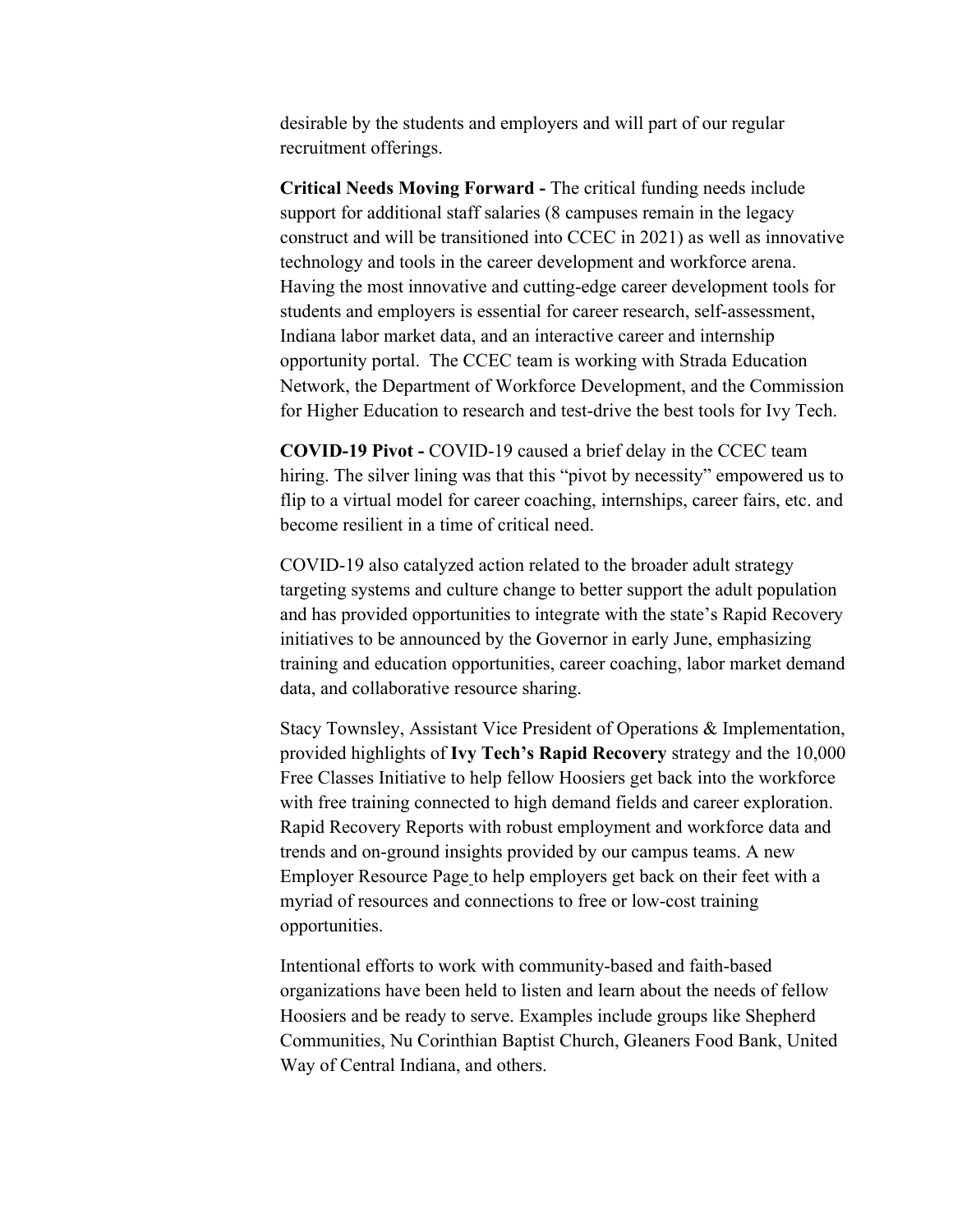Strides are being made toward developing foundational tools to support student success, including 1) an ROI Tool to help students, employers and communities assess the return on investment (ROI) of obtaining training and credentials; 2) robust standardized Prior Learning Assessment packages to honor and recognize adult learner life and work experiences with credits toward an Ivy Tech credential; 3) a knowledge assessment PivotPrep tool to help adults start on the right track with math and English preparation; and, 4) a campus program closure decision tool to help direct efficient use of resources in support of programs most aligned with community workforce needs.

### **TREASURER'S REPORT:**

Chairman Anker called upon Matt Hawkins, Sr. Vice President/Chief Financial Officer, to provide the Treasurer's Report.

Matt Hawkins reported in the morning meeting the college is \$7.7M above the forecasted revenue budget for FY20. The college is also trending \$26.5M below the expense budget, including direct costs already incurred related to COVID-19.

The college has reserves for the unforeseen reflective of our investment grade bond rating.

The college will report back in August if not sooner on developments regarding our state funding.

Trustee Brand moved for approval of the Treasurer's Report. Trustee Gutman seconded the motion.

| Secretary Andrew Wilson called roll |
|-------------------------------------|
| "Aye"                               |
| "Aye"                               |
| "Aye"                               |
| "Aye"                               |
| "Aye"                               |
| "Aye"                               |
| "Aye"                               |
| "Aye"                               |
| "Aye"                               |
| "Aye"                               |
| not present                         |
| not present                         |
| "Aye"                               |
| "Aye"                               |
| "Aye"                               |
|                                     |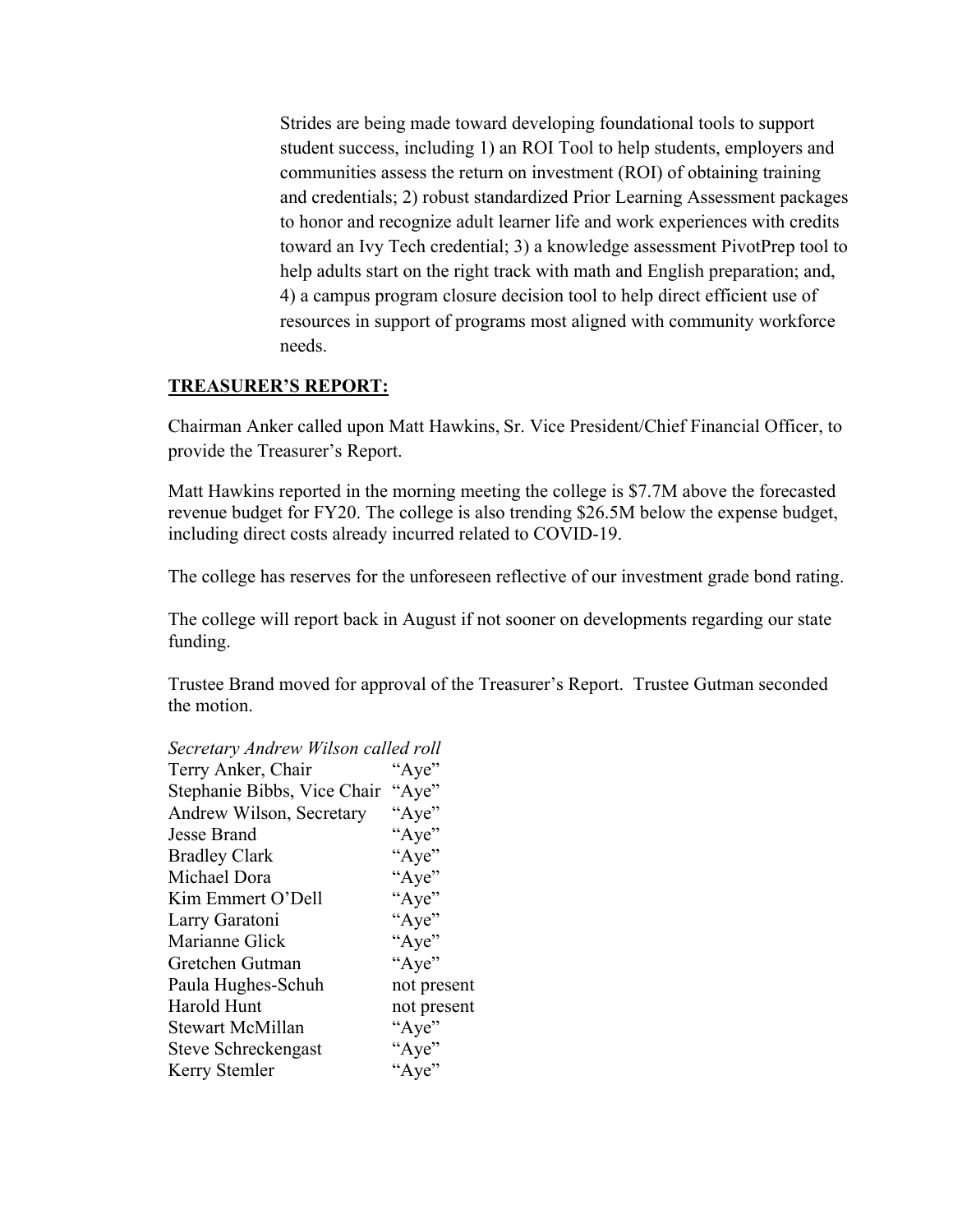# **E. STATE OF THE COLLEGE**

Chairman Anker called upon President Ellspermann to provide her State of the College report.

President Ellspermann thanked the student representatives, Jossie Helmerick and Nicholas Fullmer, for their service and voice of the Ivy Tech Community College student body.

With incidents of racial injustice against our black community, Ivy Tech cannot ignore these issues with the most diverse student body in the state and the commitment to ensure all students feel a sense of belonging is paramount to Ivy Tech's mission.

After witnessing protests across the nation and throughout the state of Indiana, President Ellspermann stated the college community that Ivy Tech is committed to being the change we wish to see in society. The college owes it to the communities, the institution, and humanity.

Doneisha Posey, Vice President of Diversity, Equity, and Belonging, has started a Diversity Series a weekly conversation on issues affecting the Ivy Tech community and dissecting equity and belonging in ways that create a better understanding for students, staff, faculty, and community. The college hosted a day of Solidarity – Friday, May 29 – to boost psychological safety for employees, as we stood together united, wearing black attire, and checking in on peers with a message of Hope.

President Ellspermann provided a COVID-19 Operational update.

President Ellspermann provided a Metrics update. Enrollment was projected to be stronger before COVID-19, which impacted enrollment across the state. The total credentials earned continue to increase, and final numbers will be reported at the October board meeting. The employee engagement score is the average of all surveys done in 2019-20. The Spring 2020 score was 76, which was a 5.1% increase over our Fall 2019 survey – a large jump. Purpose/Meaning drove the gains. Employees feel a shared experience and direction, even when it's hard during the COVID-19 season.

Student Government Association members – Jossie Helmerick, SGA President, Kokomo, and Rob Parab, SGA President, Bloomington presented their Legacy Project.

### **F. OLD BUSINESS**

Chairman Anker called for old business, but there was none.